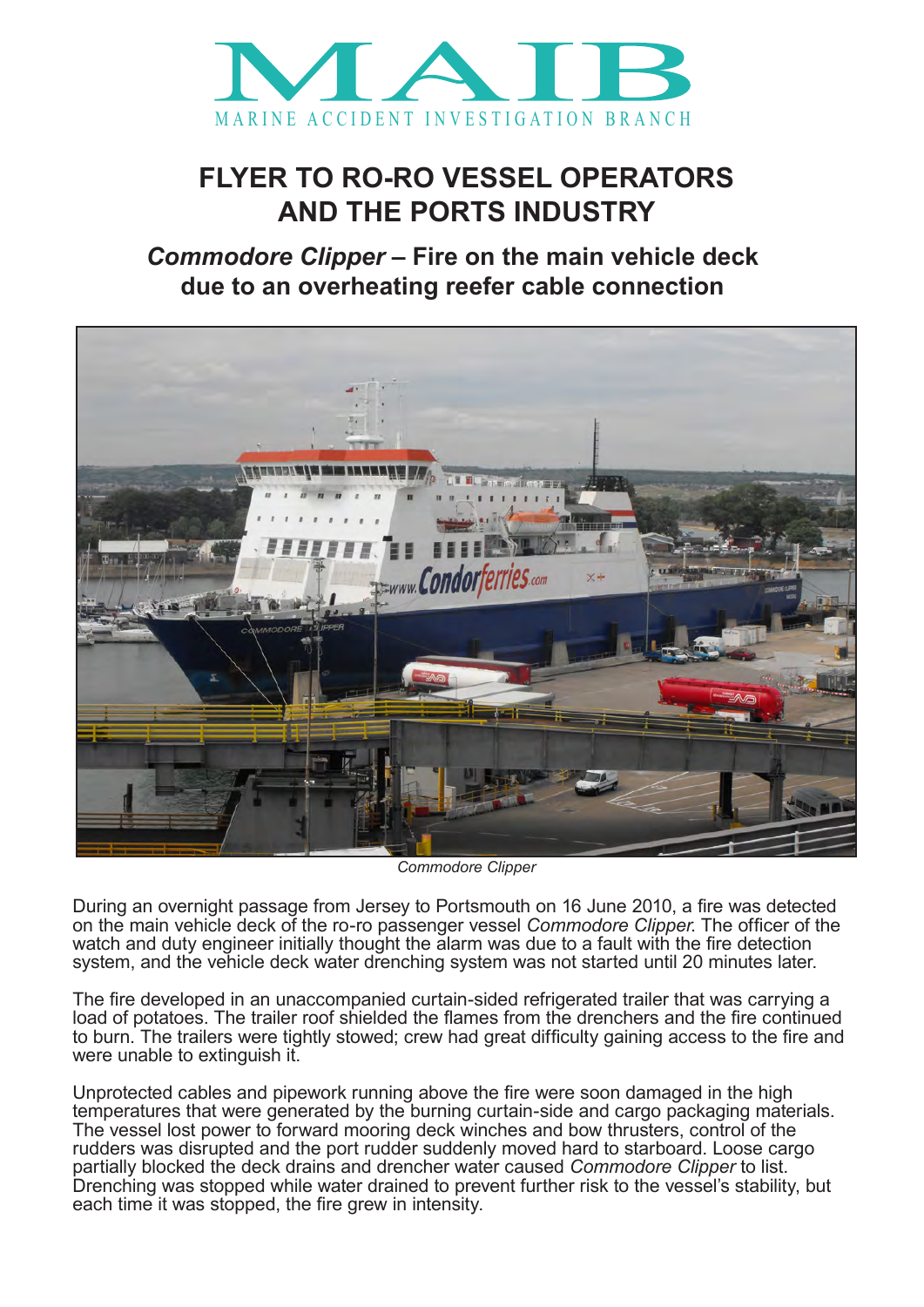

With tugs standing by, *Commodore Clipper* entered harbour and berthed alongside. The control circuits for the ro-ro hydraulics had been burnt out, but the engineers managed to bypass the system and were able to open the stern door. Few foot passengers were carried on the route and *Commodore Clipper* never used a gangway. Although the port was able to provide a gangway, it was difficult for personnel to move through the tightly stowed vehicles on the upper vehicle deck to get from the gangway into the accommodation. It was decided that it was safer to leave the 62 passengers on board rather than risk evacuating them by the gangway, lifeboat or marine evacuation system.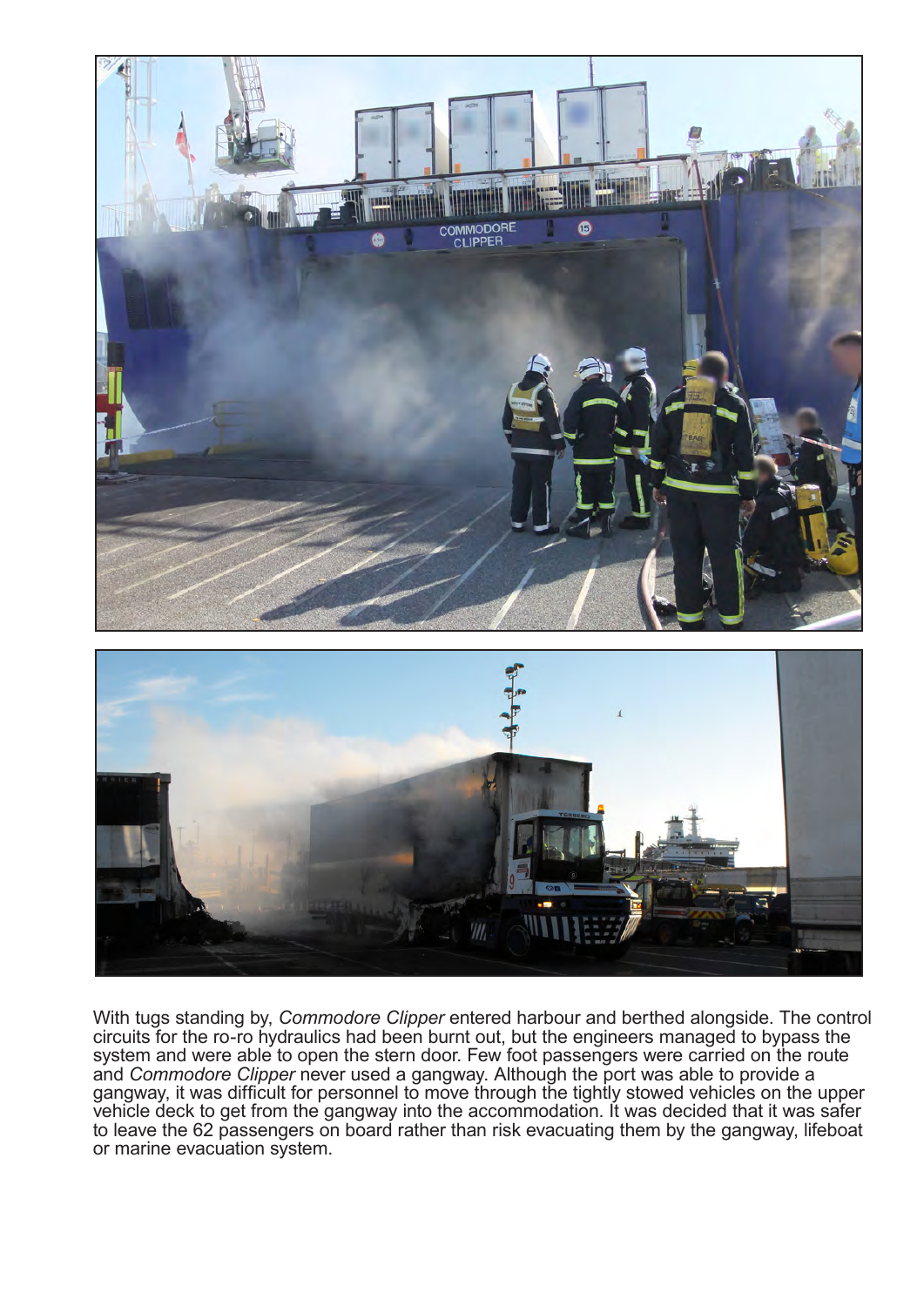The local fire and rescue service (FRS) attempted to gain access to the seat of the fire, but struggled to get past the vehicles and make their way through the cargo debris. Firefighters, crew and stevedores worked together to contain the fire, unlash and remove undamaged trailers. As they got deeper into the main vehicle deck, the smoke became thicker and it was no longer possible to work without wearing breathing apparatus (BA). Firefighters could not reach all the seats of fire without the trailers being removed from the main vehicle deck. The vessel's supply of spare BA cylinders had been used up and the stevedores had no previous experience of working in BA. There was a pause in fighting the fire while it was decided what to do next.

*Commodore Clipper*'s crew had previously trained with the local FRS on exercises and managers had developed a good relationship. Fortunately, their BA sets were compatible and the FRS agreed to lend the crew additional cylinders so that they could continue to unlash the trailers and guide the firefighters. As senior fire officers and company managers were considering how they could get the remaining trailers off the vessel, one of the stevedores volunteered to drive his tugmaster while wearing BA. The stevedore was familiarised with the equipment and a number of firefighters stood by to monitor his safety and assist him if necessary. He carried on towing the trailers off the vessel until he reached the five units that were on fire. Still alight, the trailers were towed off the vessel and finally extinguished. Once a route through the main vehicle deck had been cleared the passengers were escorted off, nearly 20 hours after the fire had first been detected.

Subsequent investigation found that the fire was due to one of the ship's reefer cables being assembled incorrectly. The reefer cable plugs used 'insulation displacement connectors' (IDC) that are meant to speed up assembly by avoiding the need to strip insulation from cable ends. However, the insulation had been stripped away, and as the design relied on the insulation to help secure the cable in place, the connection became loose. This led to a local high-resistance fault and then arcing in one of the phases. The electrical protection in the vessel's circuit breakers was not able to detect this fault and heat built up inside the plug until the plastic casing ignited. The socket on the trailer was mounted close to the load-bed where the curtain-side was secured. In tests, the material ignited readily and flames spread quickly.

Fortunately, no-one was hurt on *Commodore Clipper* and the accident is a good illustration of how a vehicle deck fire can affect many different aspects of the vessel's operation. The total constructive losses of the ferries *Und Adriyatik* and *Lisco Gloria* show what can happen in similar circumstances if vehicle fires develop out of control.

The MAIB has also published a detailed report, **24/2011** about the accident which identifies all the safety issues raised by the case.